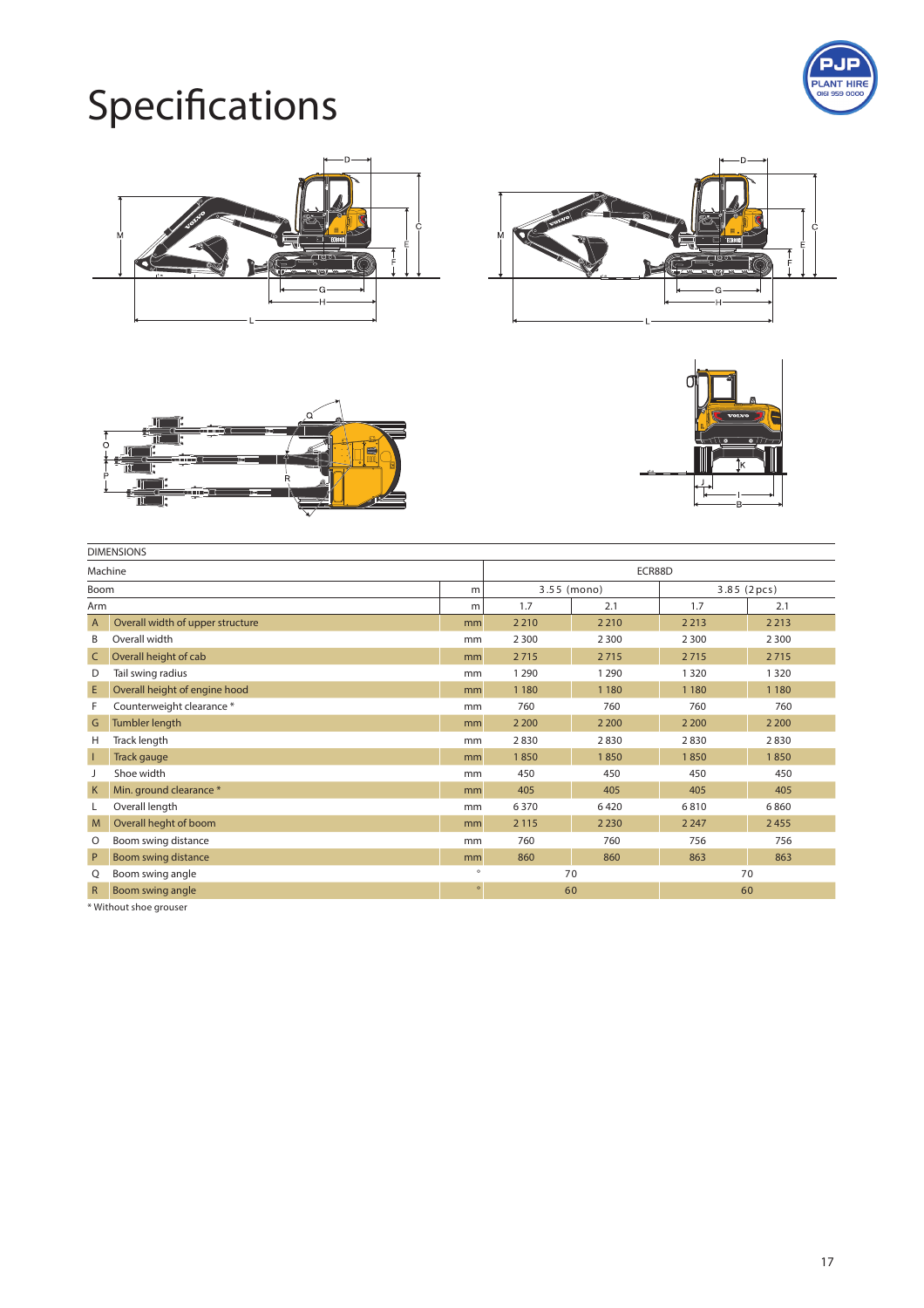





|                                | <b>WORKING RANGES</b>                 |           |         |             |         |            |         |
|--------------------------------|---------------------------------------|-----------|---------|-------------|---------|------------|---------|
| Description                    |                                       |           |         |             |         |            |         |
| Boom                           |                                       |           | m       | 3.55 (mono) |         | 3.85(2pcs) |         |
| Arm                            |                                       | m         | 1.7     | 2.1         | 1.7     | 2.1        |         |
| $\overline{A}$                 | Max. digging reach                    |           | mm      | 6970        | 7 3 5 0 | 7380       | 7790    |
| B                              | Max. digging reach on ground          |           |         | 6800        | 7 1 8 0 | 7 2 2 0    | 7640    |
| $\mathsf{C}$                   | Max. digging depth                    |           | mm      | 4 1 3 0     | 4 5 3 0 | 4090       | 4480    |
| D                              | Max.digging depth (I=2 440mm level)   |           | mm      | 3750        | 4 2 0 0 | 3790       | 4 2 2 0 |
| E                              | Max. vertical wall digging depth      |           | mm      | 2820        | 3 2 0 0 | 3430       | 3870    |
| F                              | Max. cutting height                   |           |         | 6790        | 7050    | 7720       | 8 2 4 0 |
| G                              | Max. dumping height                   |           |         | 4 9 6 0     | 5 2 2 0 | 5840       | 6380    |
| H                              | Min. front swing radius               |           |         | 2 5 6 0     | 2640    | 2530       | 2700    |
|                                | Digging forces with direct fit bucket |           |         |             |         |            |         |
|                                | SAE J1179                             |           |         | 50.7        | 50.4    | 50.7       | 50.4    |
| <b>Breakout force (bucket)</b> |                                       | ISO 6015  | kN      | 57.2        | 56.8    | 57.2       | 56.8    |
| Tearout force (arm)            |                                       | SAE J1179 | kN      | 38.9        | 33.8    | 38.9       | 33.8    |
|                                |                                       | ISO 6015  | kN      | 39.8        | 34.4    | 39.8       | 34.4    |
| Rotation angle, bucket         |                                       |           | $\circ$ | 190         |         | 190        |         |